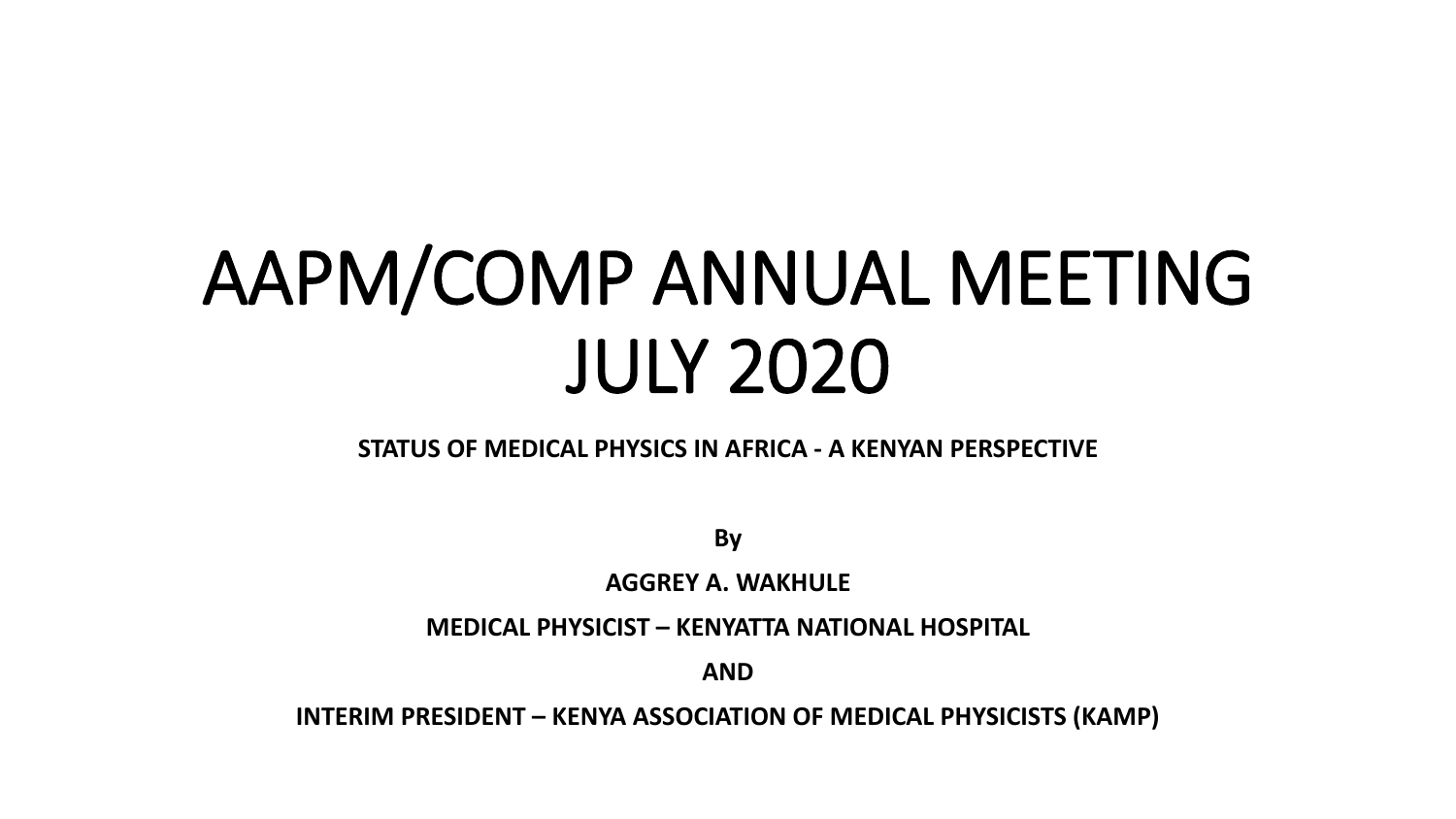## INTODUCTION

- Medical Physics as a discipline in Africa remains an alien profession even to those in clinical practice especially in oncology, radiology, cardiology and nuclear medicine, where services of a medical physicist are vital.
- The few qualified Medical Physicists professionals in Africa are mostly employed in radiotherapy facilities where there is gradual growing acceptance for the profession. Other areas such as Diagnostic Imaging and Nuclear Medicine remain scarcely managed by Medical Physicists.
- Africa is one of the continents with very low number of MPs per million population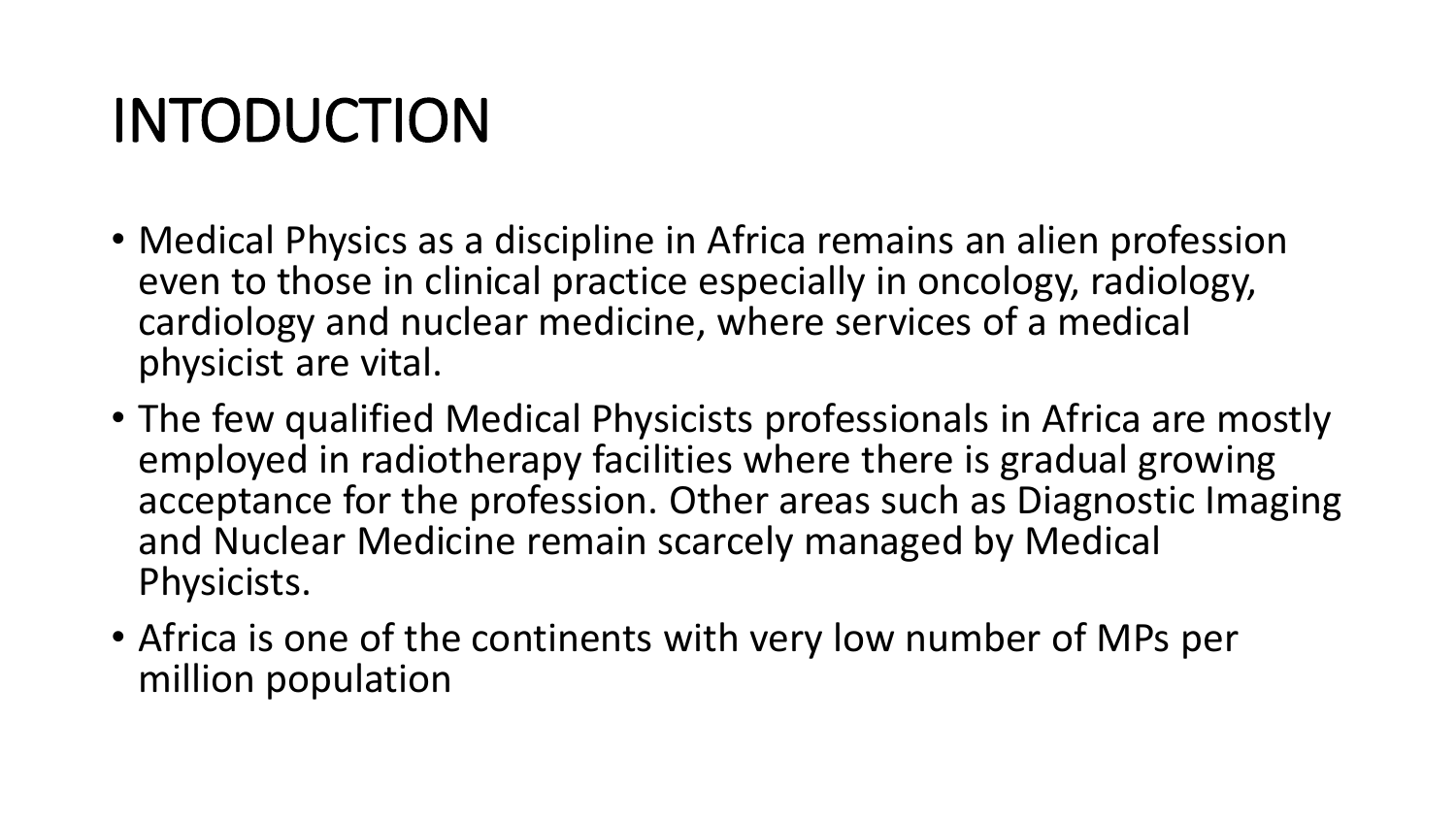## INTRODUCTION CONT…..

• The perception and the role of a medical physicist in clinical practice remains a mystery to most hospital managers and Ministry of Health. For instance, in Kenya even after its endorsement as a cadre in 2000 upto date, there is no clear Scheme of Service for practicing medical physicists. Further the clinical relevance of Medical Physicists remains a debatable issue in Africa, despite the rampant increase of cancer burden and challenges of its management. The situation is made worse by lack of appropriate infrastructure, state-of-the art equipment with low budgetary support. This has resulted in poor career progression and morality amongst the few Medical Physicists. .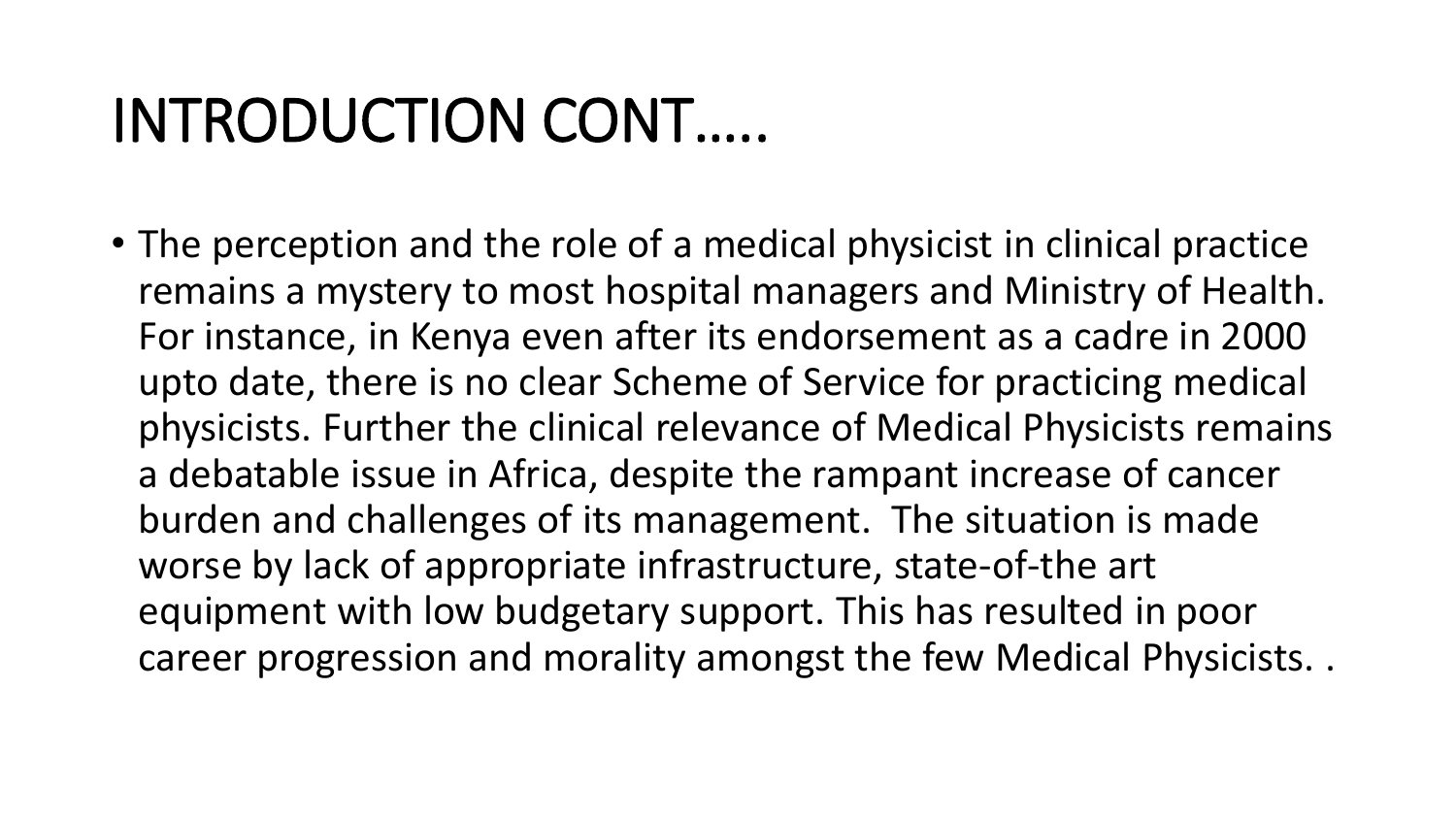## RADIOTHERAPY FACILITIES IN KENYA

- Kenya has a total number of 8 radiotherapy facilities, 6 of which are in the private sector while 2 are in public.
- A total number of 21 Medical Physicists work in this facilities. Of the 21, 3 are foreigners. Of the remaining 17 Kenyans, only 4 have masters in Medical Physics.
- In a population of 47 million, this translates to 1 Medical Physicist to over 2 million people.
- It is estimated that 48,000 Kenyan are diagnosed with cancer every year of which 80% will require radiotherapy.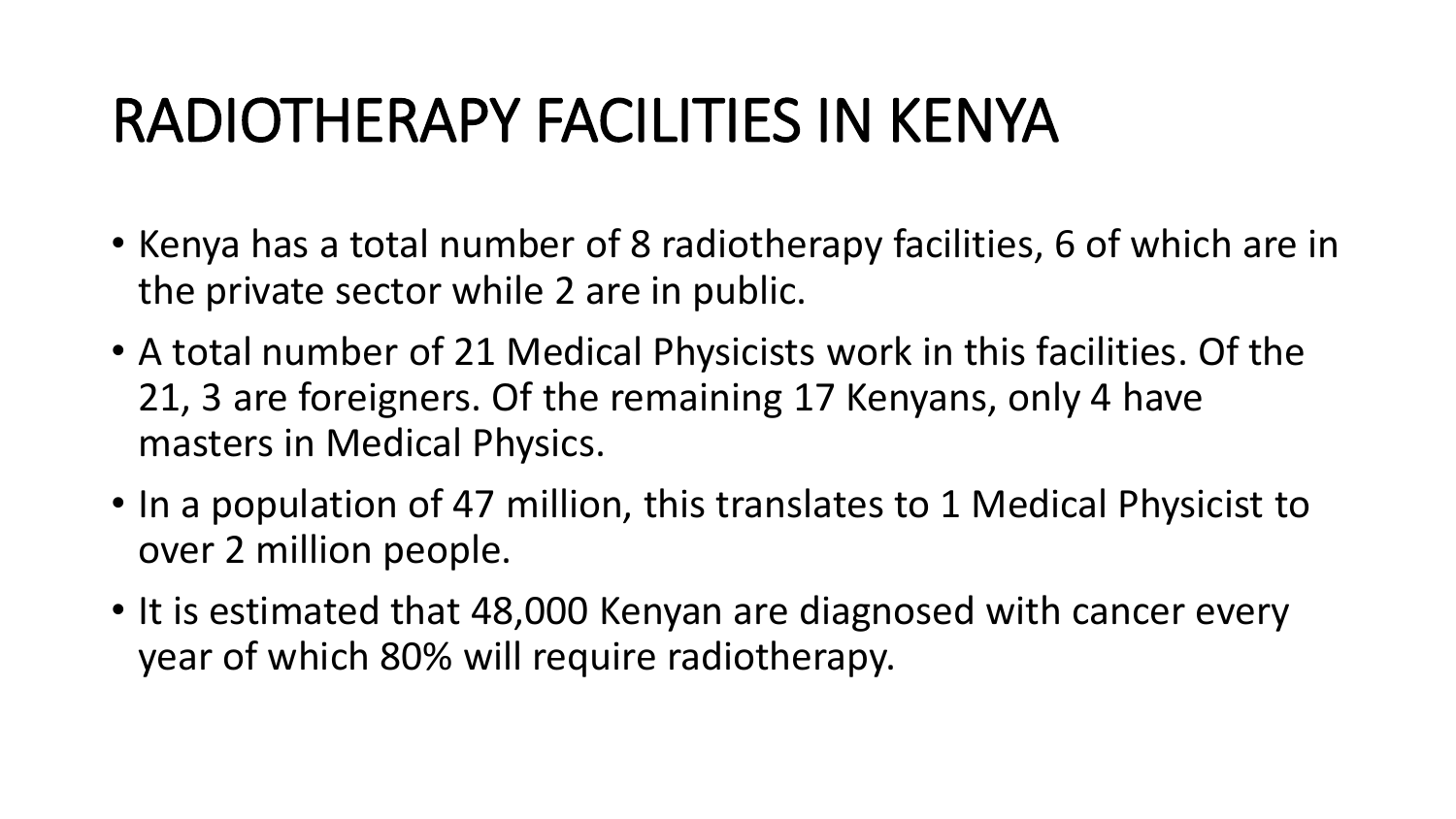#### MAP OF AFRICA

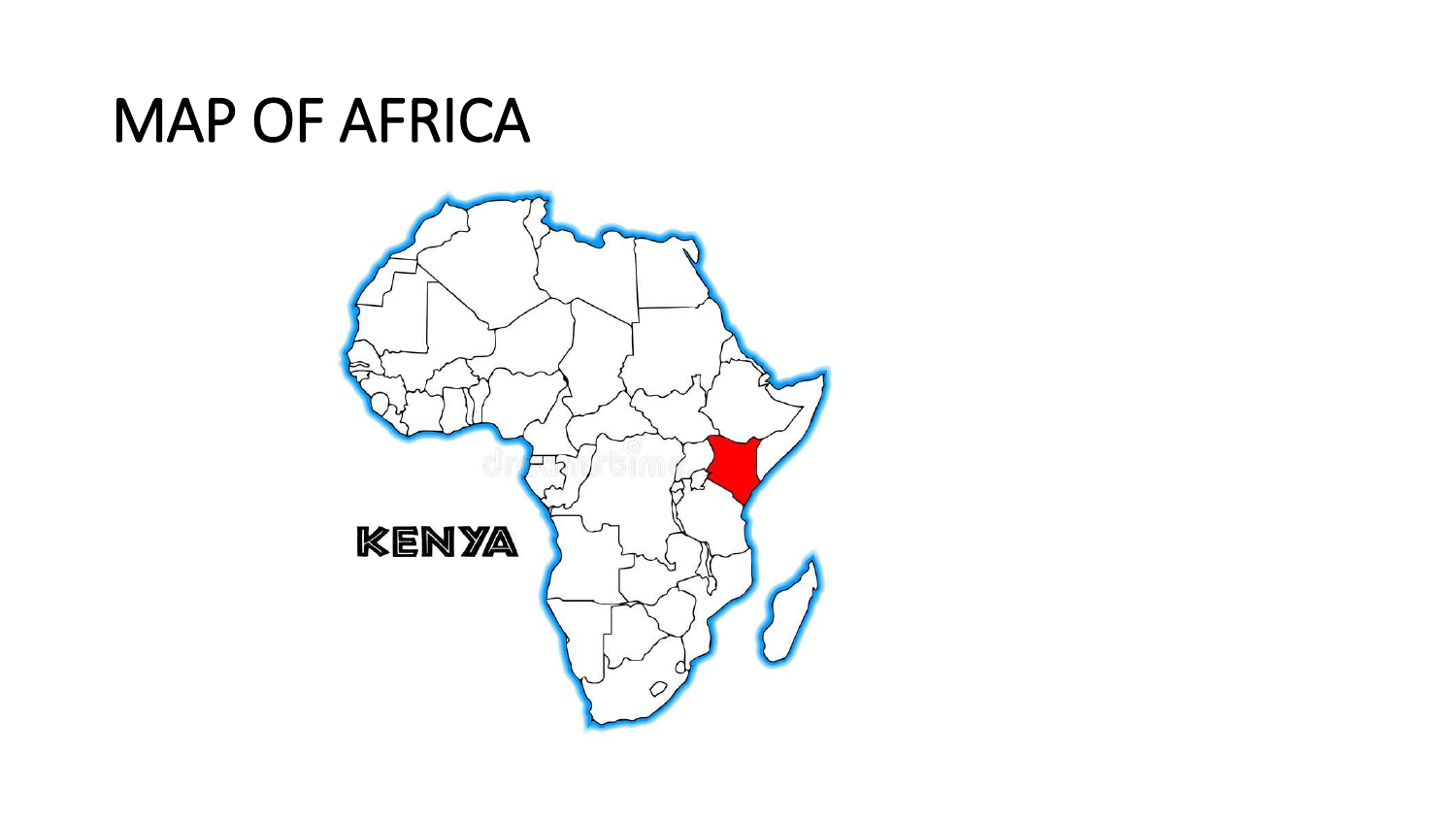#### MAP OF KENYA WITH DISTRIBUTION OF RADIOTHERAPY FACILITIES

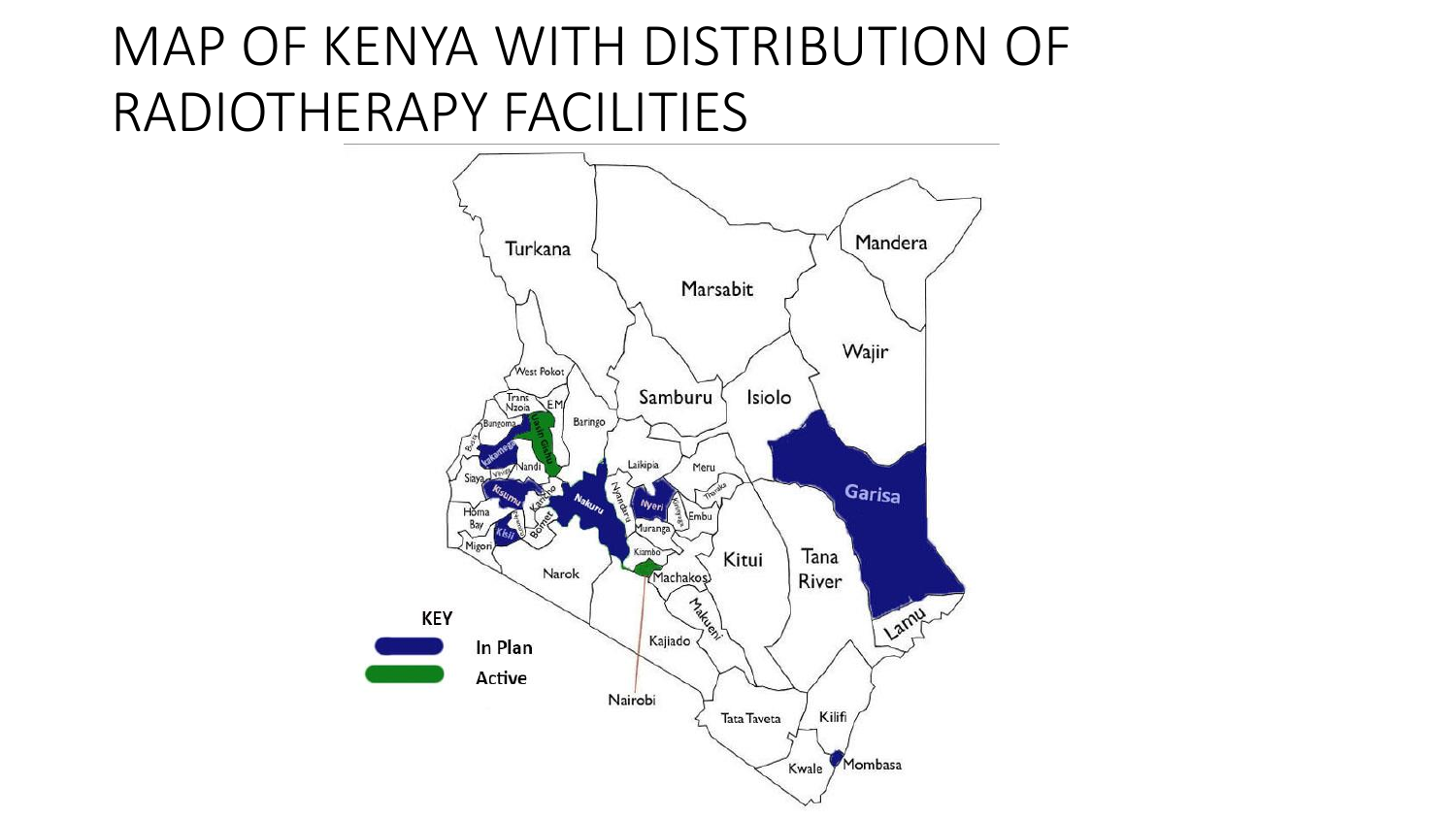## TRANING OF MEDICAL PHYSICISTS IN AFRICA

• Lack of adequate training institutions for Medical Physicists in Africa at large and Kenya in particular makes the number of qualified Medical Physicists very low in comparison to developed world. Various discussions have been held on the status of Medical Physics in Africa and challenges identified have been on lack of recognition leading to poor pay, inadequate training programs hence the number of qualified Medical Physicists to the general population remains low.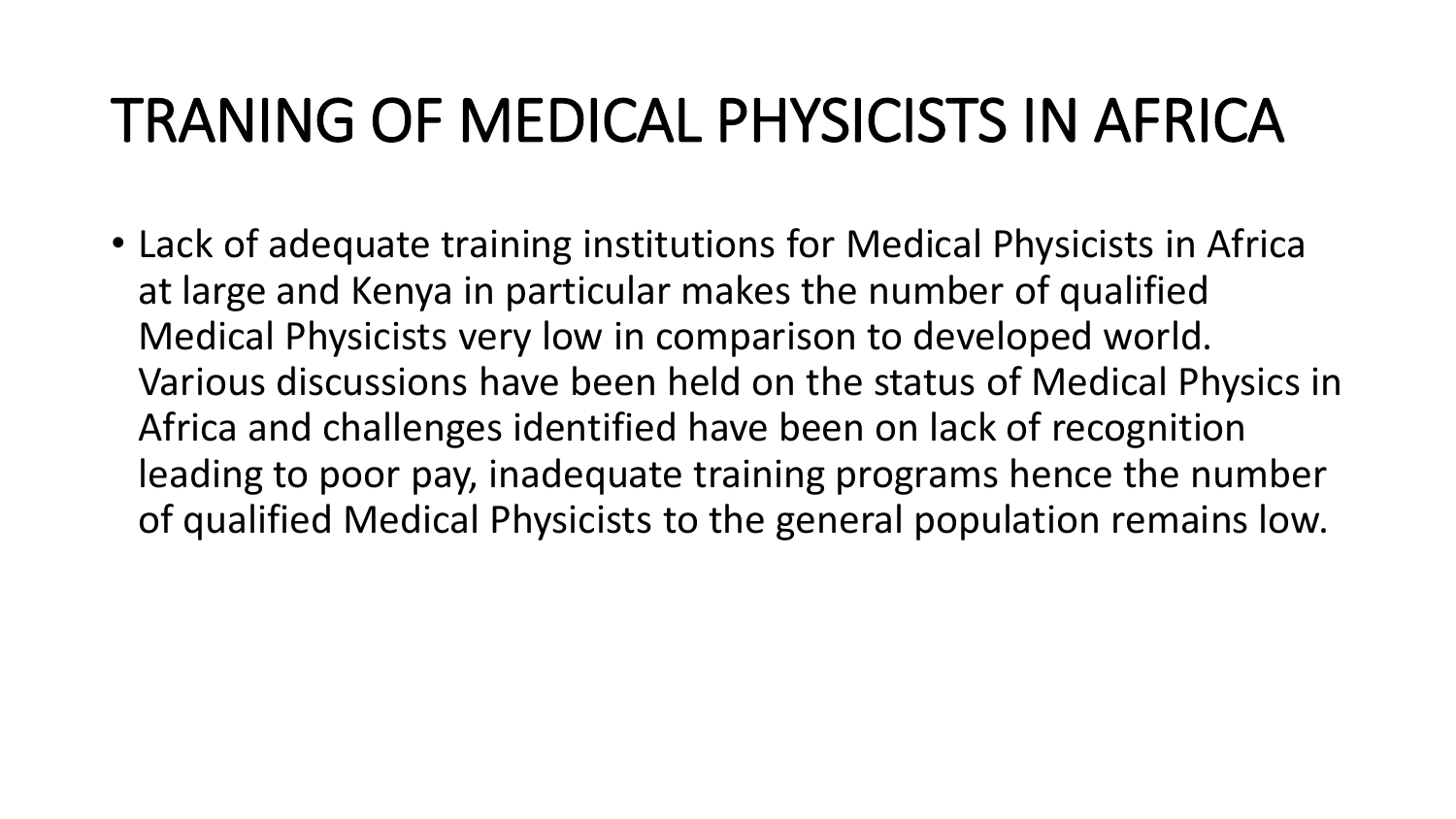## TRANING OF MEDICAL PHYSICISTS IN AFRICA CONT…

- Currently there is no formal training of Medical Physicist in Kenya. All the practicing Medical Physicists have trained out of the country with support from IAEA
- There is a IAEA country project, whose objective is to establish an academic program at one of the local universities and a clinical training at one of the public facility with radiotherapy services. However lack of adequately trained and experienced Medical Physicists to mount the program could be a challenge. There is no Ph D holder in the country apart from one who retired and out of practice.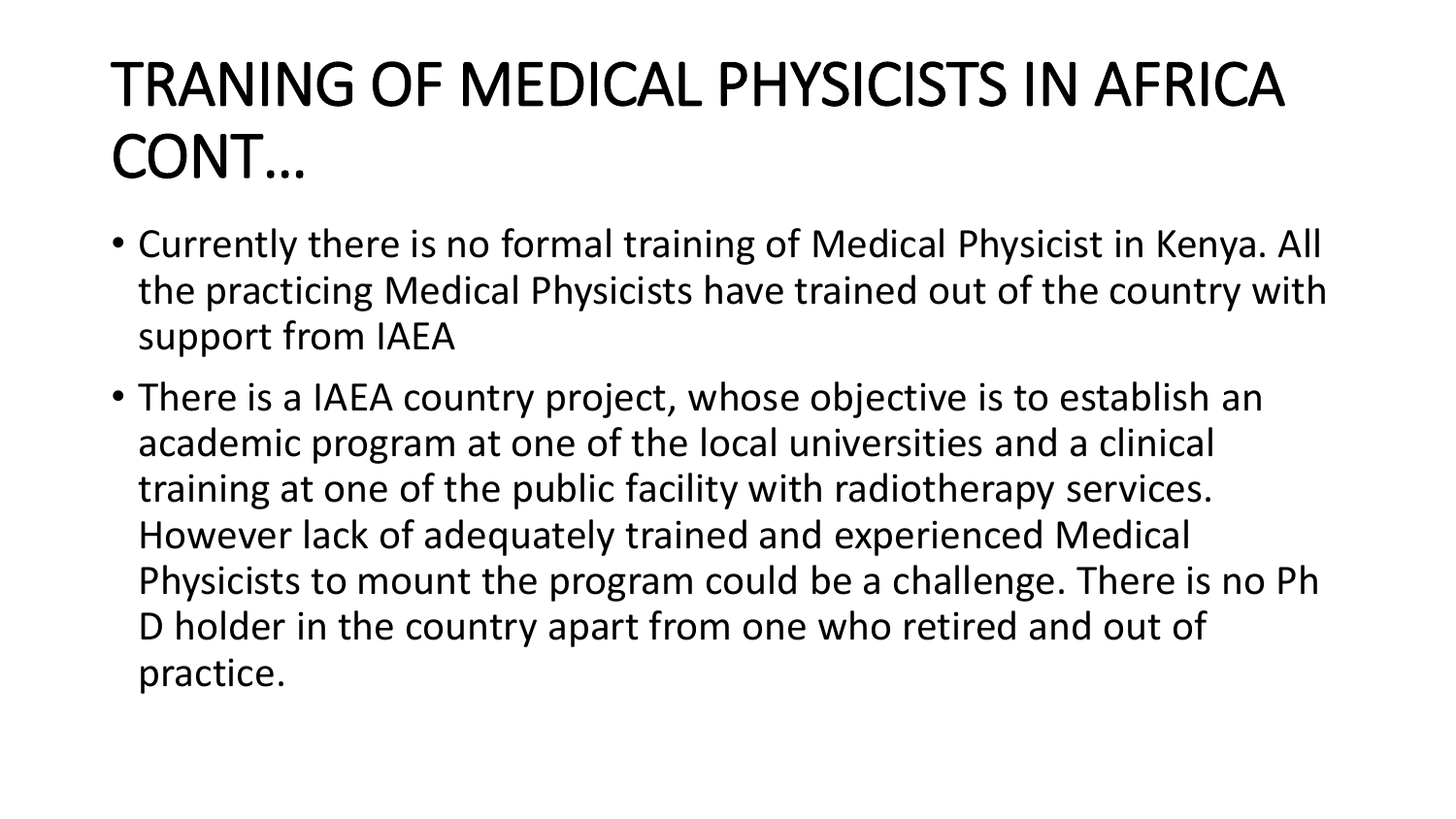### PROFFESSIONAL ASSOCIATIONS

- In an attempt to address the challenges facing Medical Physics profession in Africa, some African Countries have formed professional societies to spearhead awareness programs that are expected to raise recognition of the profession in the region.
- The Federation of African Medical Physics Organizations (FAMPO) was formed to promote the co-operation and communication between medical physics organization in the region, and where such organizations do not exist between individual medical physicists.
- The Kenya Medical Physicists have come up with a professional association that is awaiting registration by the state law office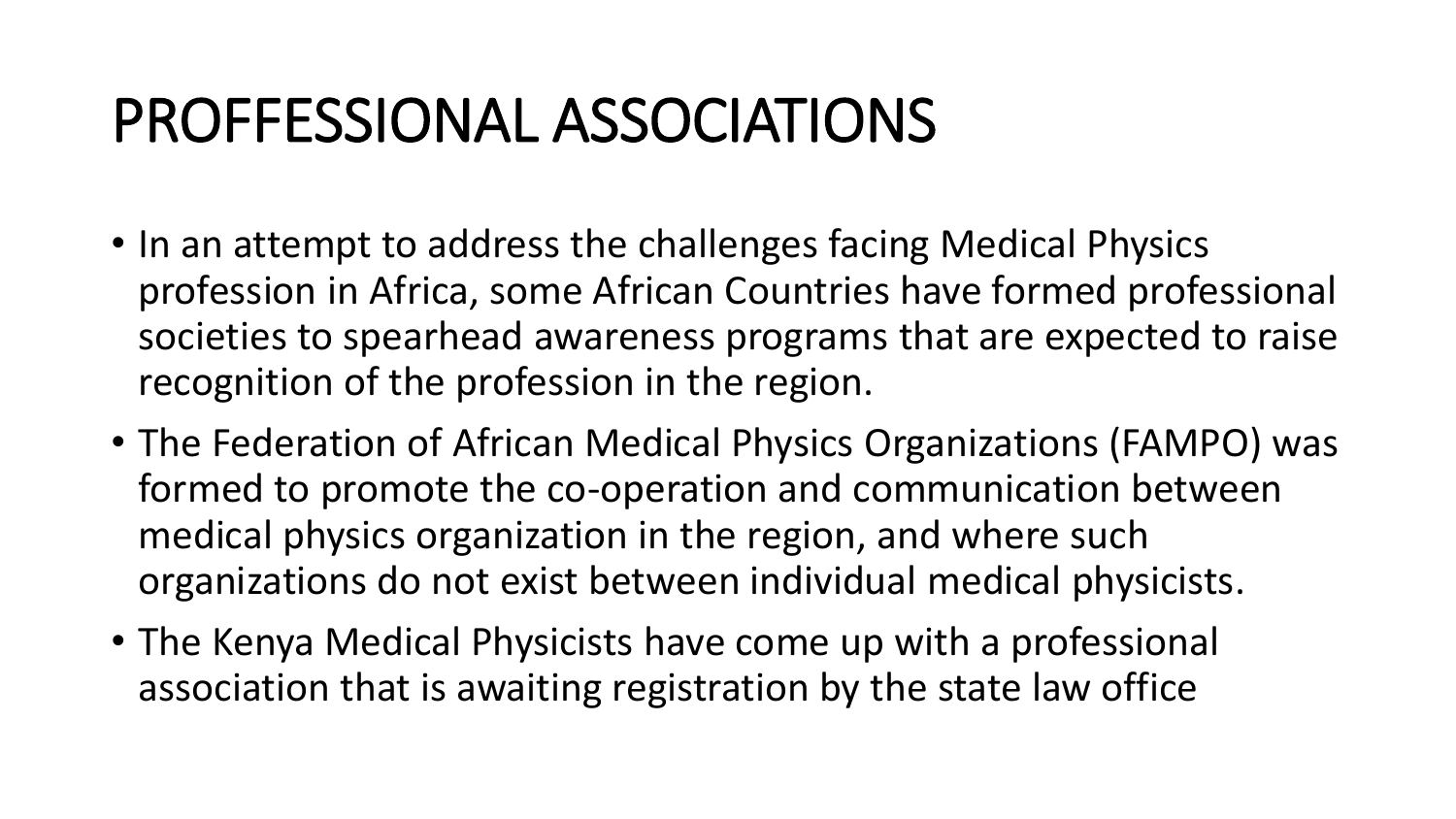## **CONCLUSION**

- The status on Medical Physics in Africa still faces more challenges that need more robust intervention with the support of developed country in terms of training and equipment.
- The Government input towards the development of Medical Physicists still remains low